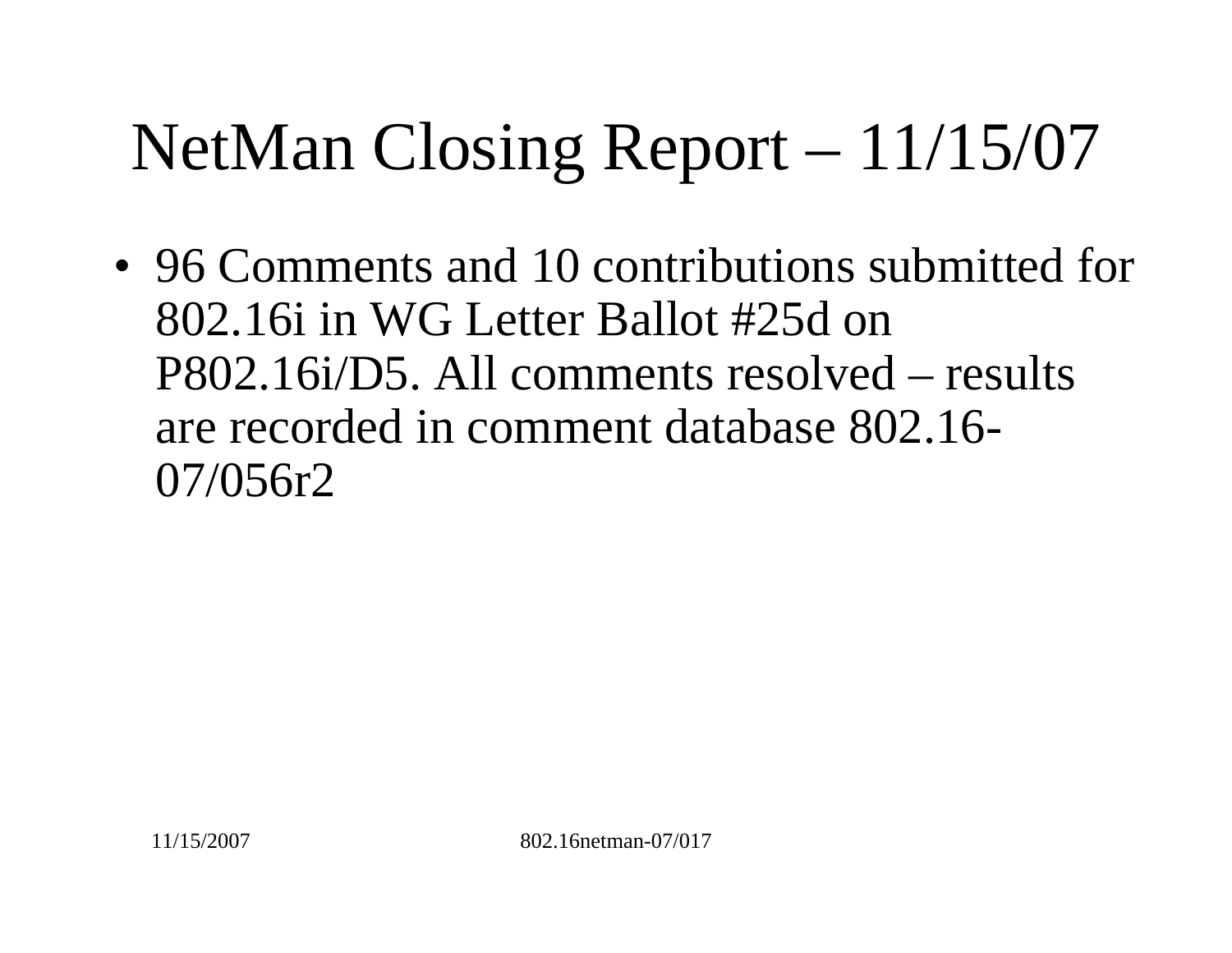- 802.16i: Accepted comment database 802.16- 07/056r2 (4/0/0)
	- 55 Accepted or Accepted-Modified
	- 0 Rejected 40 Technical, Binding (Satisfied)
	- 22 Superceded 0 Technical, Binding (not Satisfied)
	- 19 Withdrawn
- Authorized the editor to revise P802.16i/D5, in accordance with the comment resolutions in 802.16- 07/056r2, and reissue the document as P802.16i/D6  $(4/0/0)$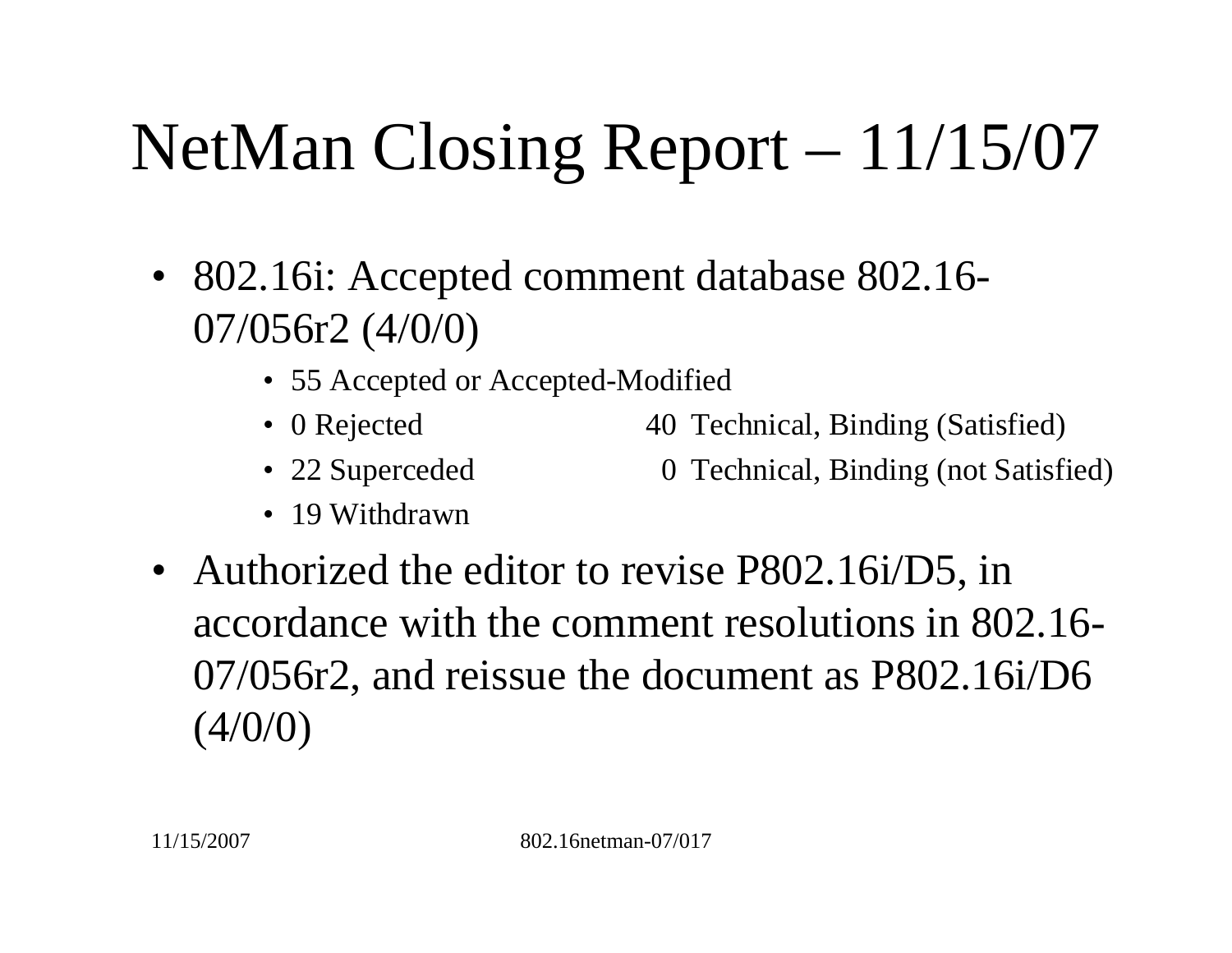- Motion to WG:
	- To develop and issue the Draft document P802.16i/D6 based on the resolution of comments as recorded in 802.16-07/056r2

Moved: Phillip Barber Seconded: Jon Labs

- $\bullet$ In Favor: 90 Opposed: 0 Abstain: 0
- Motion Passed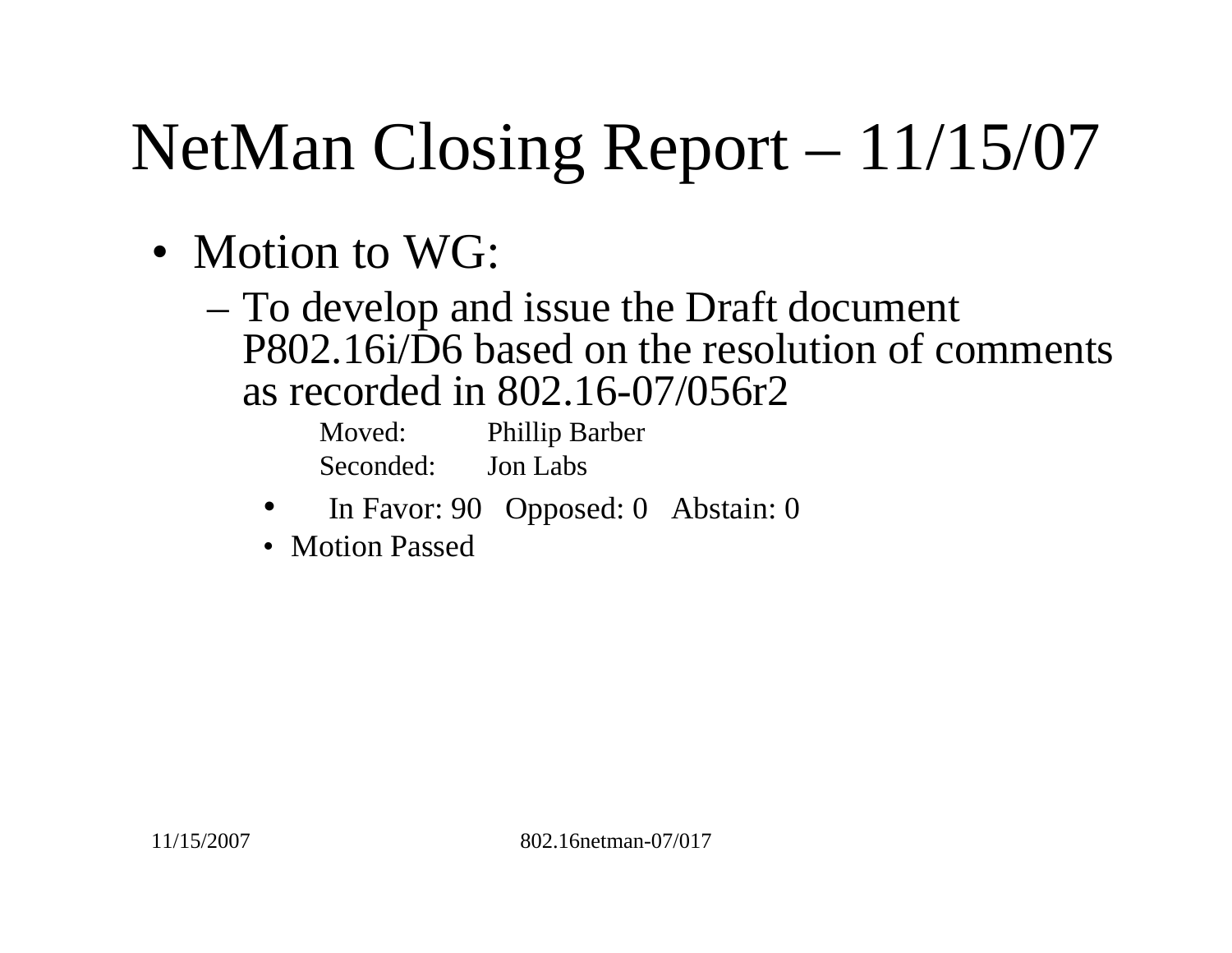- Motion to WG:
	- To remand the P802.16i/D6 Draft for inclusion into the Revision Draft P802.16REV2/D2

| Moved:    | <b>Phillip Barber</b> |
|-----------|-----------------------|
| Seconded: | John Humbert          |

- •In Favor: 87 Opposed: 0 Abstain: 0
- Motion Passed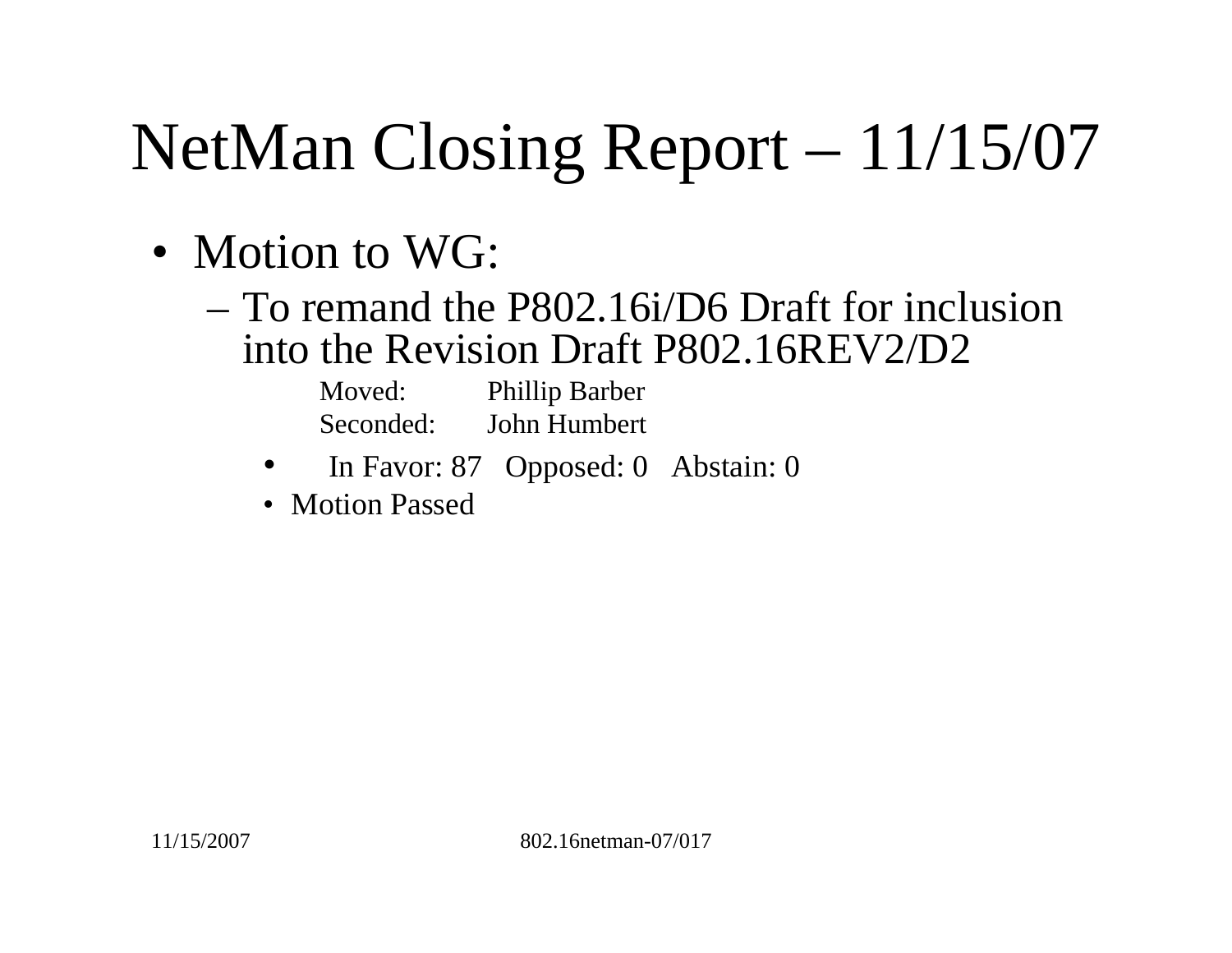- Motion to WG:
	- To authorize the Working Group Chair to request to the 802 EC that the P802.16i PAR be withdrawn

| Moved:    | <b>Phillip Barber</b> |
|-----------|-----------------------|
| Seconded: | John Humbert          |

- •In Favor: 81 Opposed: 0 Abstain: 0
- Motion Passed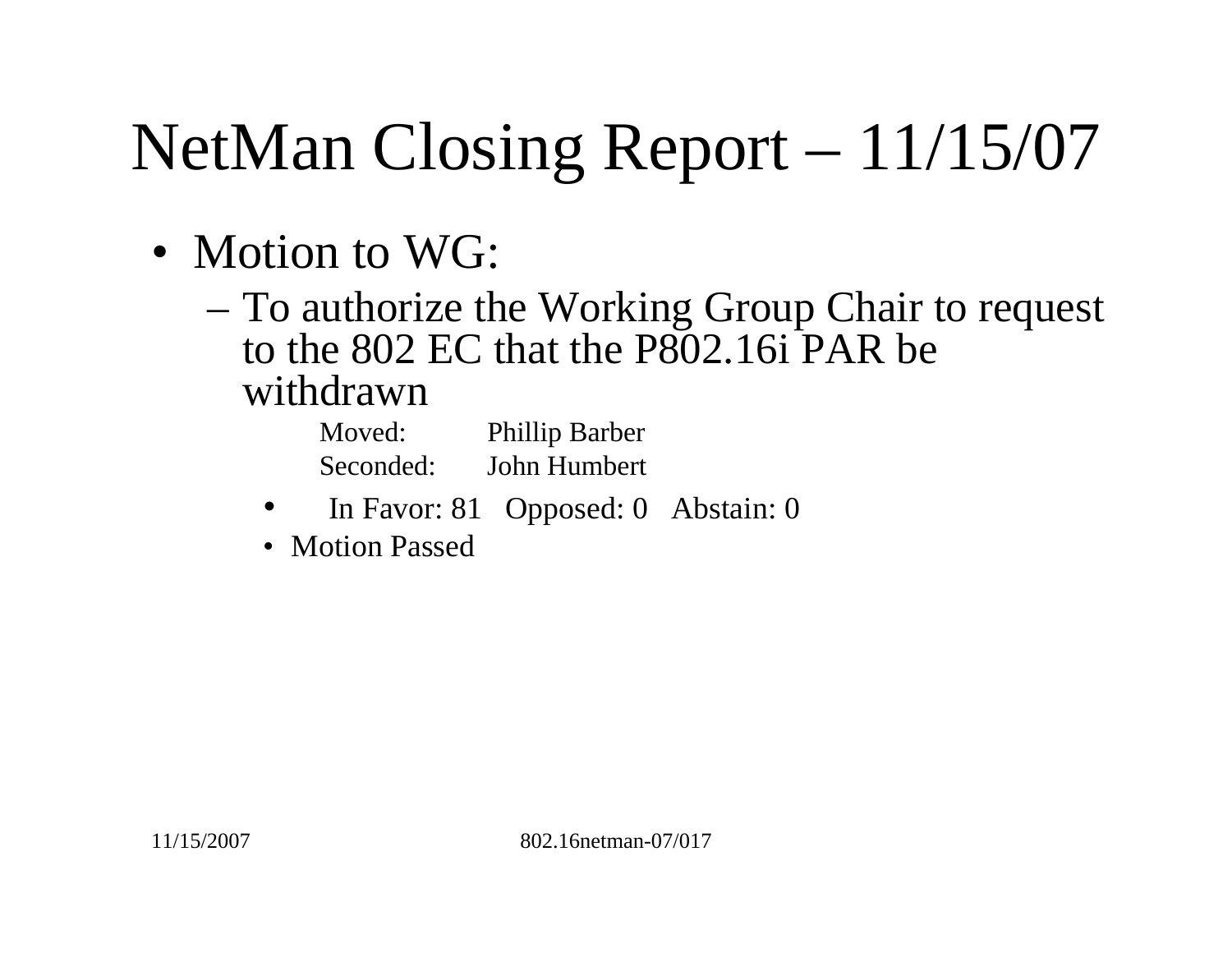- Working Group Letter Ballot #25d Approved with 94% approval
- Document substantially complete; ready for remand to REV2